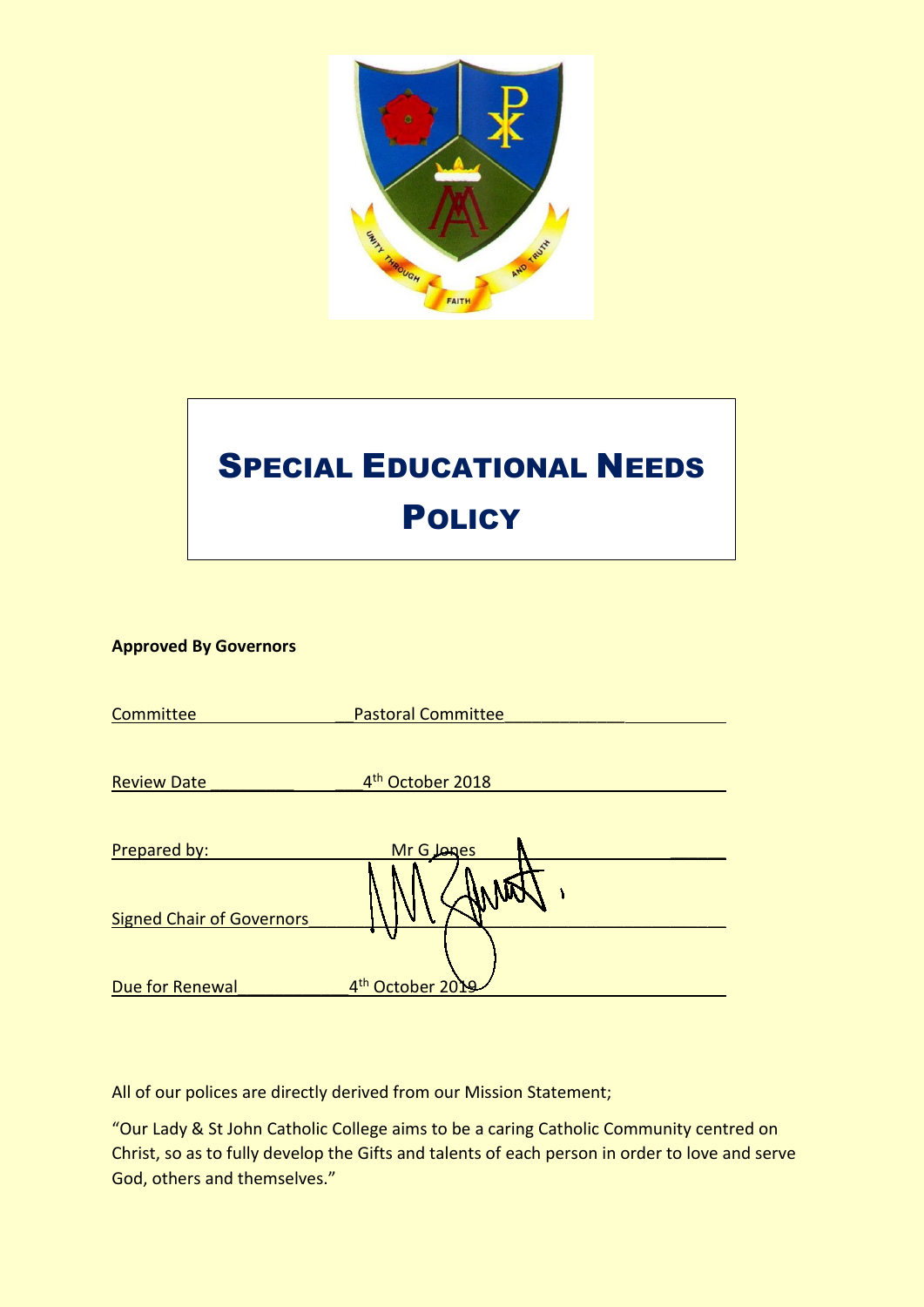The policy complies with statutory requirementslaid out in the SEND Code of Practice 0-25 and has been written with reference to the following guidance and documents: -

- Equality Act 2010: Advice for Schools DfE February 2013
- SEND Code of Practice
- Section 69 (2) of the Children and Families Act 2014
- Schools SEND Information Report Regulations (2014) (see our SEND Report on our website [http://www.olsj.blackburn.sch.uk\)](http://www.olsj.blackburn.sch.uk/)
- Statutory Guidance on Supporting Pupils at School with Medical Conditions, April 2014
- Accessibility Plan
- Safeguarding Policy
- Teachers Standards 2012

The policy was created by the SENDCo in conjunction with the governor for SEND and in liaison with staff, parents and pupils.

Our Lady & St John Catholic College is a Roman Catholic voluntary aided high school, we are an 11 – 16 school serving the Catholic population of the town of Blackburn. The school was opened in 2013 combining 21<sup>st</sup> century learning with traditional values.

# **". . .** *in particularthe school - like the Church itself - has special responsibility for those who are most in need".*

#### *(The Easter People Sec. 136 (1980)*

We believe All Children and young people are entitled to an education that enables them to make progress so that they:

- Achieve their best
- Become confident individuals with fulfilling lives,
- Make a successful transition into adulthood, whether into employment, further education or higher education training.
- Have access to a broad and balanced curriculum
- High expectations set by teachers that are deliberately ambitious
- Lessons planned to address potential areas of difficulty and remove barriers to pupils achievement
- To ensure that SEND allocated funding is appropriately directed to meet the needs of pupils registered as needing SEND support and those with an Educational Health Care plan (EHCP)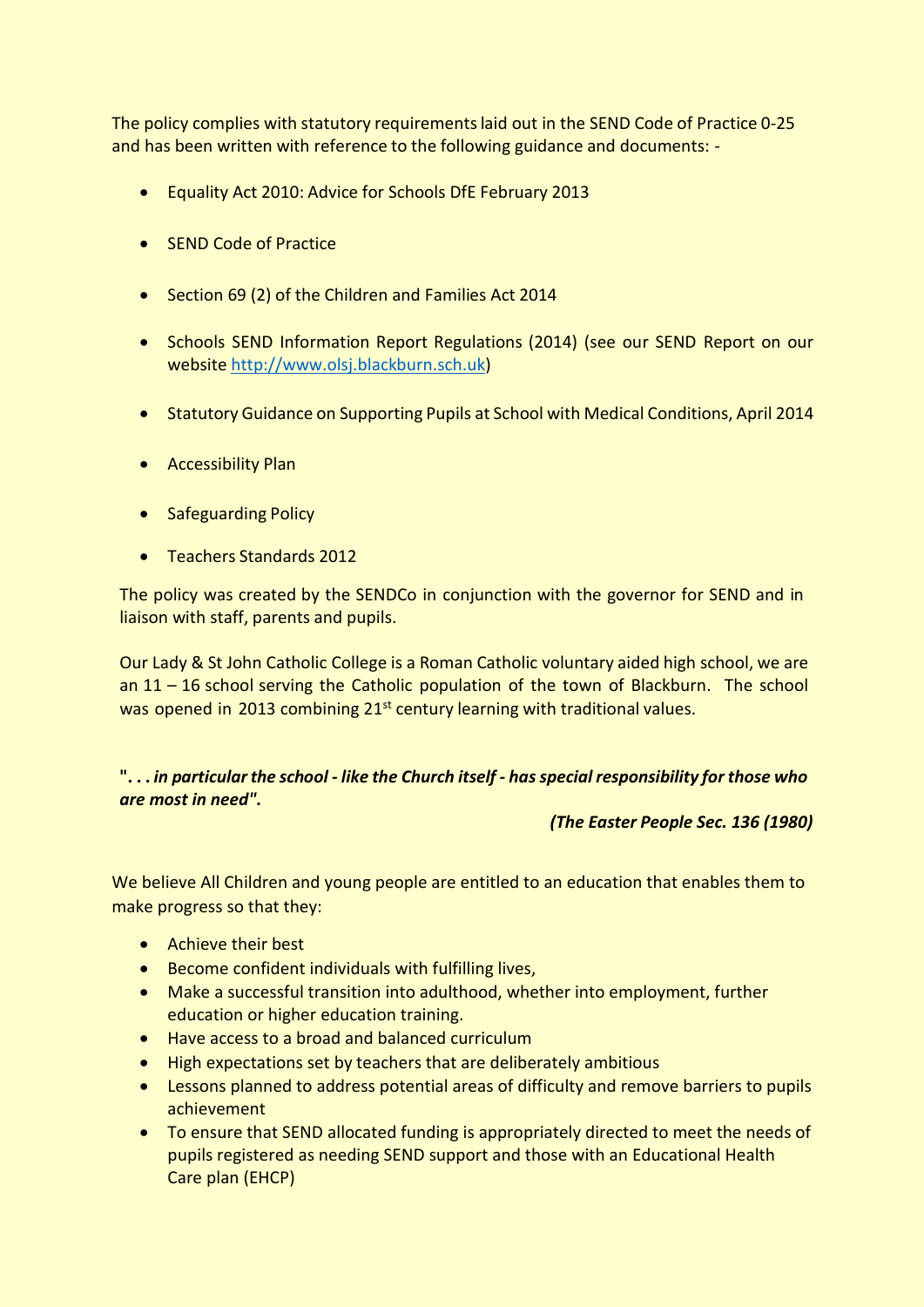# **Roles and Responsibilities:**

We believe

*'All teachers are teachers of children with special educational needs. Teaching such children is therefore a whole school responsibility'.*

*'Special educational provision is underpinned by high quality teaching and is compromised by anything less'*

# *'Whole Pupil, whole School'*

# **Governing Body:**

- In partnership with the Headteacher, the Governors have responsibility for deciding the school's general policy and approach to meet the needs of pupils with SEND.
- Ensure that the Headteacher and school leadership set objectives and priorities in the school development plan, which includes provision for SEND.
- Monitor the efficiency and effectiveness of the provision provided for SEND pupils.
- Ensure that sufficient resources are allocated through the schools budget for the effective provision for SEND pupils
- Nominate a SEND governor.

# **Assistant Headteacher SENDCo:**

- Responsible to the Headteacher for the management of SEND provision and the day-today operation of the policy.
- Co-ordination of provision for SEND pupils
- Identification of pupils with SEND.
- Support for curriculum development for pupils with SEND.
- Maintenance of accurate records of all pupils with SEND.
- Dissemination of information and raising awareness of SEND issues throughout the school.
- Creating, monitoring and reviewing SEND Pupil Profiles.
- Recruitment and deployment of the Learning Support Team, including teaching assistants, teachers and other adults.
- Liaison with parents and carers of pupils with SEND.
- Liaison and advice to teachers and support staff.
- Liaison with external agencies including primary school, specialist settings, post 16 provision, Education Psychologist, CAMHS, health services, children's services, local authority, and other agencies as appropriate.
- Contribution to in-service training and external training (as appropriate). Management and development of teaching assistants, through training and performance management
- Monitoring and evaluation of the SEND Policy

# **Subject Leaders:**

- Ensure appropriate curriculum provision for SEND pupils that is clearly stated in schemes of work.
- Ensure appropriate teaching resources for pupils with SEND are purchased from capitation.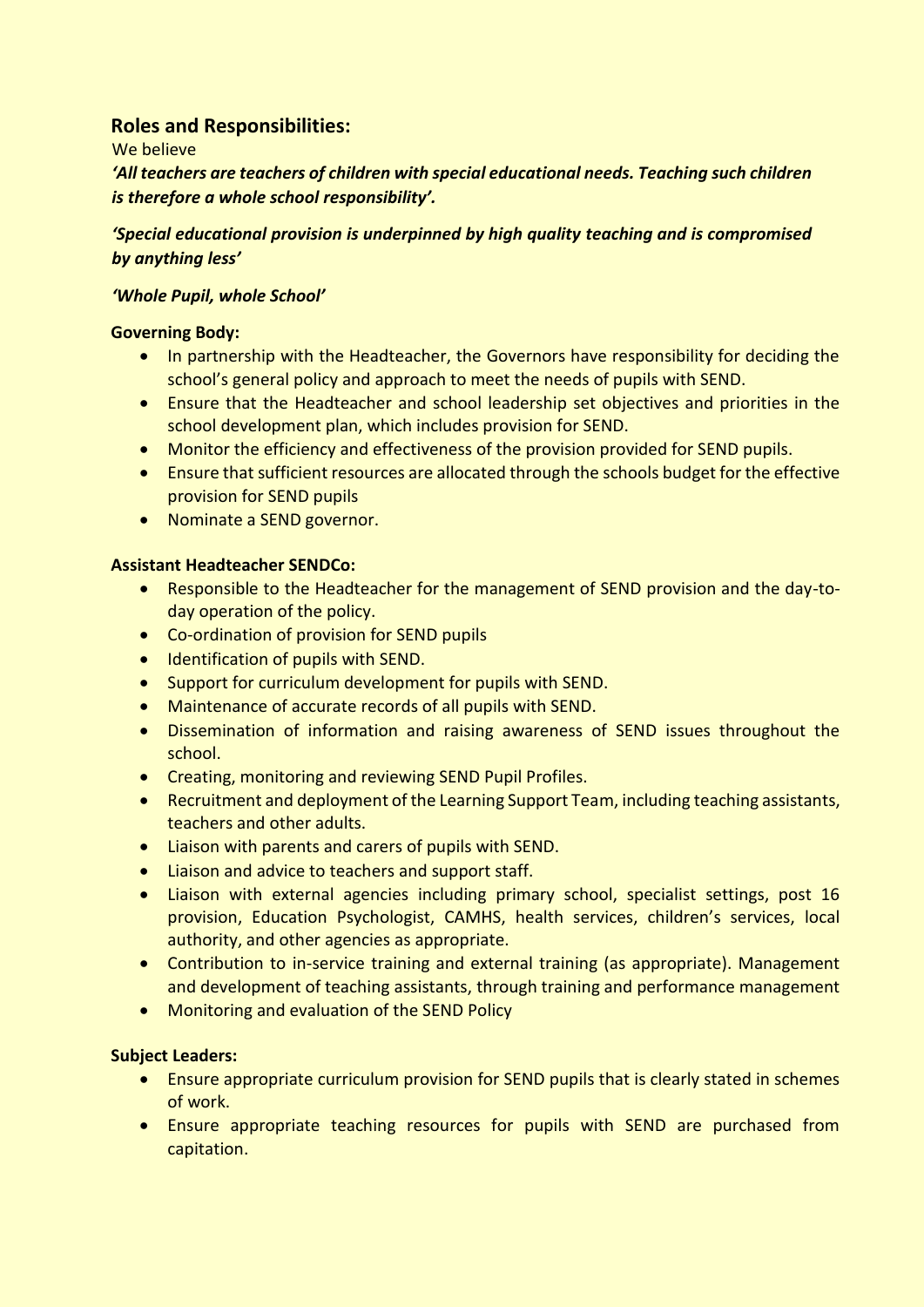- Monitor the achievement and progress of pupils with SEND in their curriculum area against agreed targets, devising applicable interventions for pupils who do not make the appropriate progress.
- Nominate a link person for SEND in the department.

# **Progress Leaders**

- Monitor the achievement and progress of pupils with SEND in their Year against agreed targets, devising applicable interventions for pupils who do not make the appropriate progress.
- Liaise with the SEND team about SEND pupils as appropriate.
- Liaison with parents and carers of pupils with SEND.
- Liaison with external agencies including primary school, specialist settings, post 16 provision, education psychologist, CAMHS, health services, children's services, local authority, and other agencies as appropriate.
- Contribute to the EHCP review progress as appropriate

# **Other Staff:**

# **"All teachers are teachers of special needs"**

- Recognise that central to the work of every teacher is the cycle of planning, teaching, assessment and evaluation that takes account of the wide range of abilities, aptitudes and interests of the pupils in their classes.
- Devise teaching programmes and learning activities that include differentiated methods of access to the curriculum for all pupils.
- Ensure that the relevant information about SEND pupils is incorporated into learning activities (information is provided on Pupil Profiles)
- Monitor the progress of pupils with SEND against agreed targets and objectives.
- Liaise with the SEND team about SEND pupils as appropriate.

#### **Teaching Assistants**

- Acts under the guidance of the SENDCo to deliver support to students with SEND, so that they make progress socially, emotionally and academically.
- Plan and deliver individualised programmes for SEND pupils where appropriate.
- Monitor the progress of SEND pupils against targets using Pupil Profiles
- Assist with drawing up individual plans for pupils and support for Pupil Profile development, as required.
- Assist teaching staff with the development of differentiated teaching programmes and learning activities.
- Work with small groups in or out of the classroom, under the direction of the class teacher
- Contribute to the EHCP review progress.
- Support pupils on Educational Visits, as required.

#### **Pastoral staff**

- Support pupils with SEND and the wider school population.
- Plan and deliver individualised programmes for SEND pupils where appropriate.
- Work with small groups in or out of the classroom.
- Liaise with the SEND team about SEND pupils as appropriate.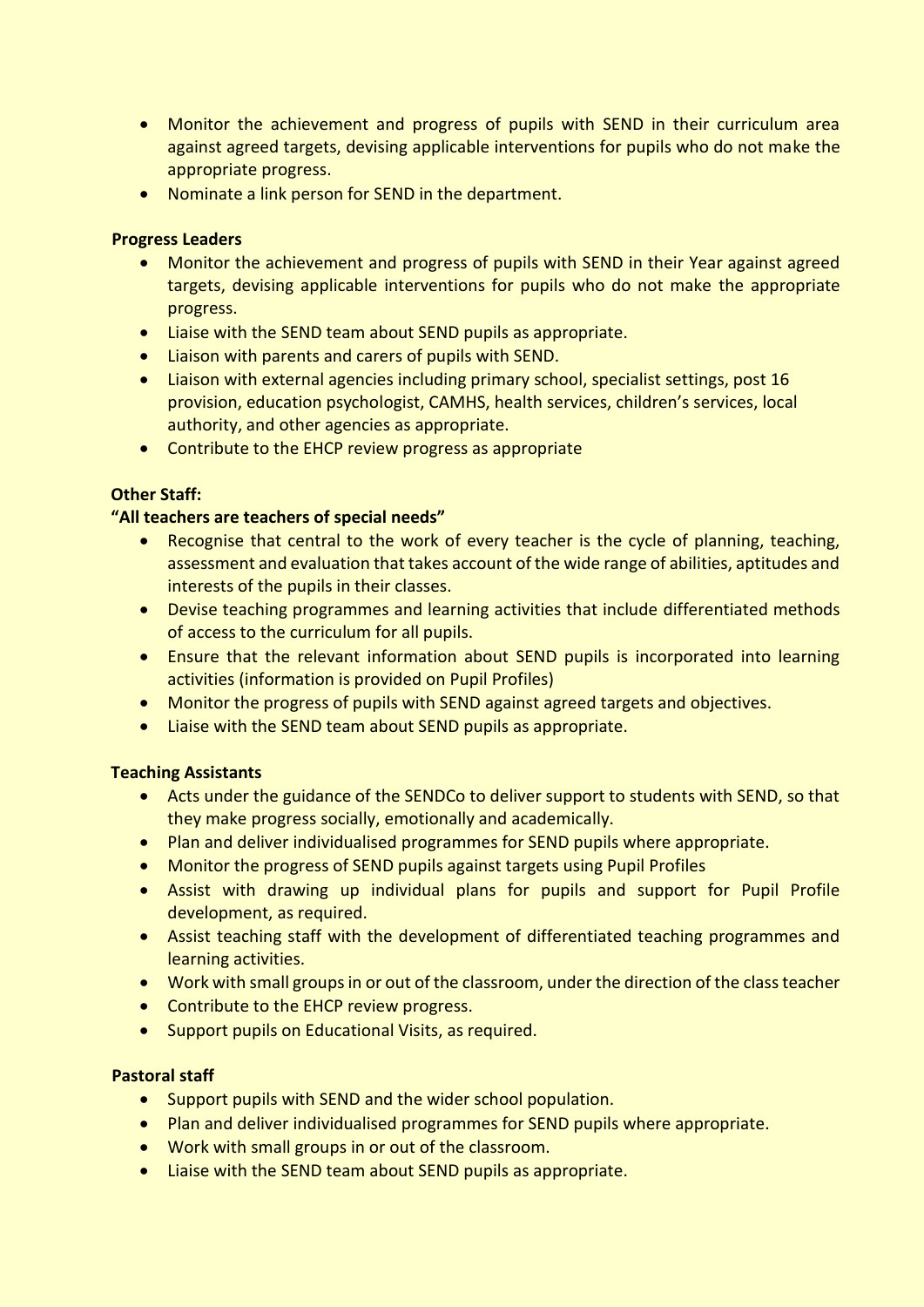- Liaison with parents and carers of pupils with SEND.
- Liaison with external agencies including primary school, specialist settings, post 16 provision, education psychologist, CAMHS, health services, children's services, local authority, and other agencies as appropriate.
- Contribute to the EHCP review progress as appropriate.
- Support pupils on Educational Visits, as required.

Assistant Headteacher and Named SENDCo – Mr G Jones

Named SEND Governor: Mr M Zammit

Designated Safeguarding Leads:

Mrs C Spicer – Deputy Headteacher

Mr J Kelly – Assistant Headteacher

Miss Suzanne Schofield - EWO

LAC Named Person: Mrs J Ackroyd

Pupil Premium Grant Oversight: Mrs C Spicer

Member of staff responsible to meet medical needs of pupils: Mrs C Spicer

# **Definition of SEND**

The SEND code of practice states that

"Pupils have special educational needs if they have a difficulty accessing the curriculum, temporary or more long-term, which calls for special educational provision to be made for them".

Pupils have difficulty accessing the curriculum if they:

- Have significant difficulties in learning in comparison with the majority of children of the same age.
- Have a disability, which prevents or hinders them from making use of educational facilities of a kind generally provided for others of the same age in mainstream schools.

*Children must not be regarded as having a learning difficulty solely because the language or form of language of their home is different from the language in which they will be taught.*

There are 4 broad categories of SEND: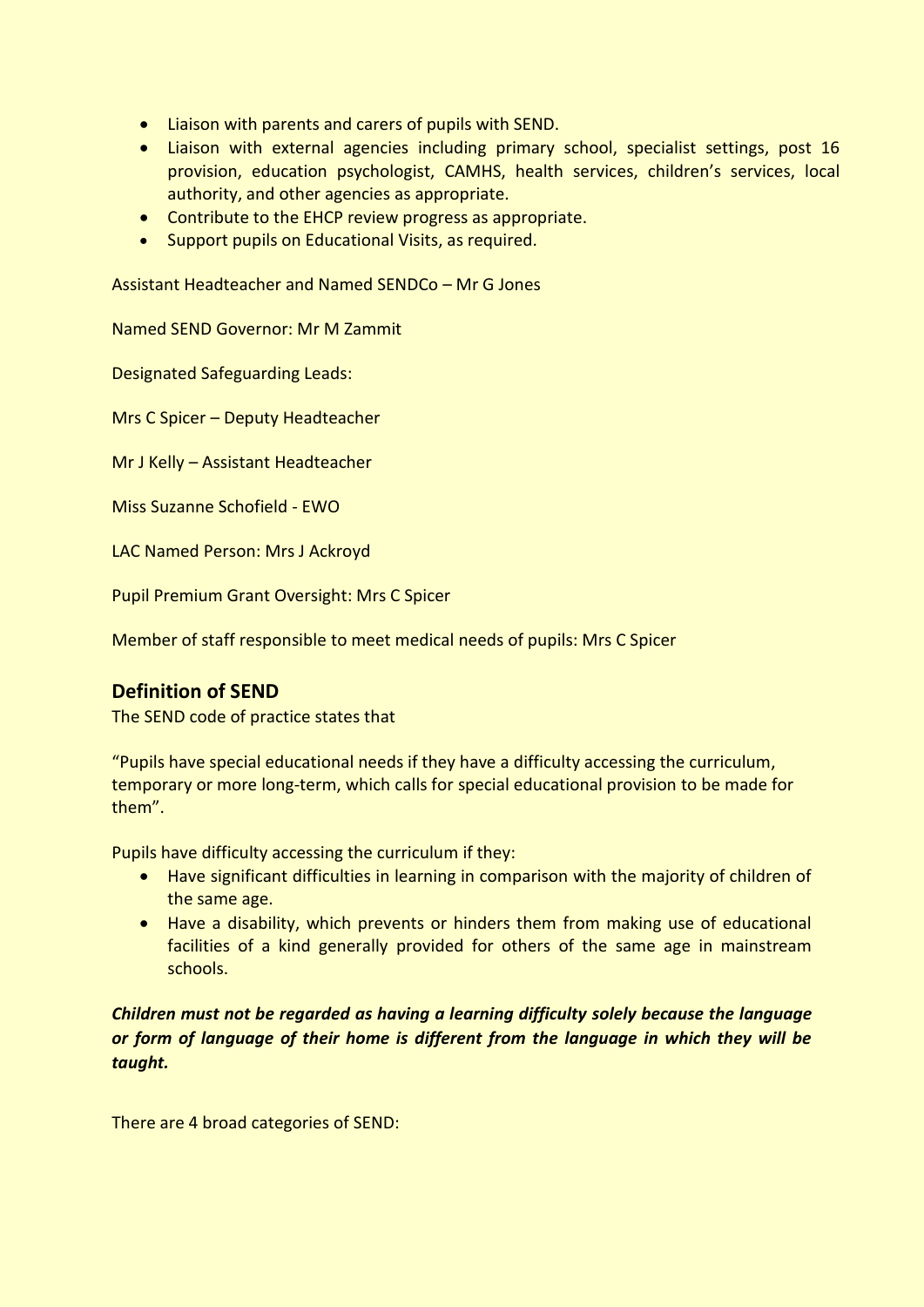**Social, Emotional, Mental Health**: children may have difficulties with managing their emotions.

**Communication and Interaction**: children may have difficulties in expressing themselves and/or understanding others.

**Cognition and Learning**: children may have difficulty in one or more area of literacy, numeracy, reading or understanding ideas and information.

**Sensory or Physical**: children may have difficulties with senses such as hearing or sight, coordination or mobility.

The school uses a graduated response as outlined in the SEND code of practice (2015). The level of the support that students with SEND require is denoted by the following categories.

#### **Graduated Response**

When we identify pupils making less than expected progress given their age and individual circumstances we place them on the SEN list. We then follow support Intervention Bands (SIB) A, B and C as part of our graduated response model. The chart below explains this model.



The strategies that are employed through the graduated response for pupils are recorded in their Pupil Profile, if appropriate. Not all pupils with SEND have a Pupil Profile, however their progress is closely monitored.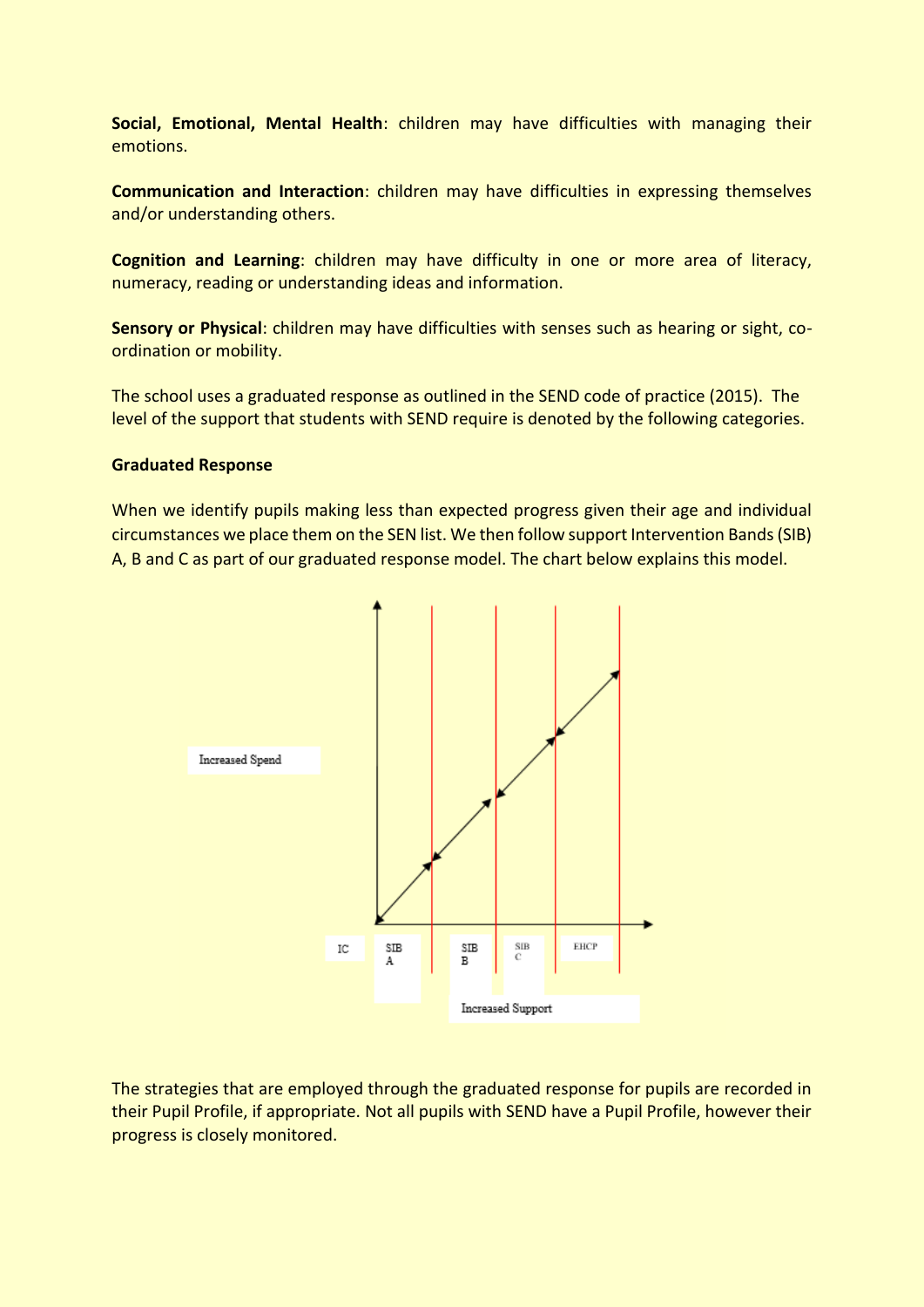Contents of a pupil profile may include;

- Details of the pupil's additional needs.
- Suggested teaching strategies to be used.
- Details of additional provision to be put in place.
- Information from the pupil regarding what helps them to learn.
- Individual targets.
- Information regarding examination access arrangements.

Copies of the pupil profile are available to all staff who support the pupil's learning, and to the parents or carers and the pupil. Pupil profiles are constantly reviewed and updated, by the pupil, the named key worker and also form part of the formal review process for those pupils with an EHCP.

# **Identification, Assessment and Review**

Provision is allocated and mapped using a provision mapping tool.

The importance of early identification, assessment and provision for any child who may have special educational needs cannot be over-emphasised. The earlier action is taken, the more responsive the child is likely to be, and the more readily can intervention be made without undue disruption to the organisation of the school. Assessment should not be regarded as a single event but rather as a continuing process

We adapt the assess, plan, do review cycle as promoted by the new SEND Code of Practice (2015)

If a pupil's progress is a concern and they have a barrier to learning staff can complete a cause for concern form or speak to the SENDCo.

1) Assess. An individual monitoring plan, including observations of teaching, assessment of pupils learning, testing, progress checks are completed. If there is a cause for concern

- 2) Plan. Parental meeting takes place and pupils targets views/support discussed
- 3) Do. Pen Portrait created and support strategies shared with staff

4) Review. Progress check and assessment completed with subject teacher and SENDCo.

Pupils on SEND list are monitored vigorously to ensure progress is achieved. After every progress check underachieving pupils and their parents attend a meeting with SENDCo to discuss targets and next steps. Next steps may involve escalating pupil up the threshold of need to involve external agencies to support the pupil.

#### **On entry:**

- Information from Partner Primary schools
- Parental information
- KS2 SS results
- Pastoral concerns from Head of Year
- Testing of reading by SEND Department. A spelling age is also to be established.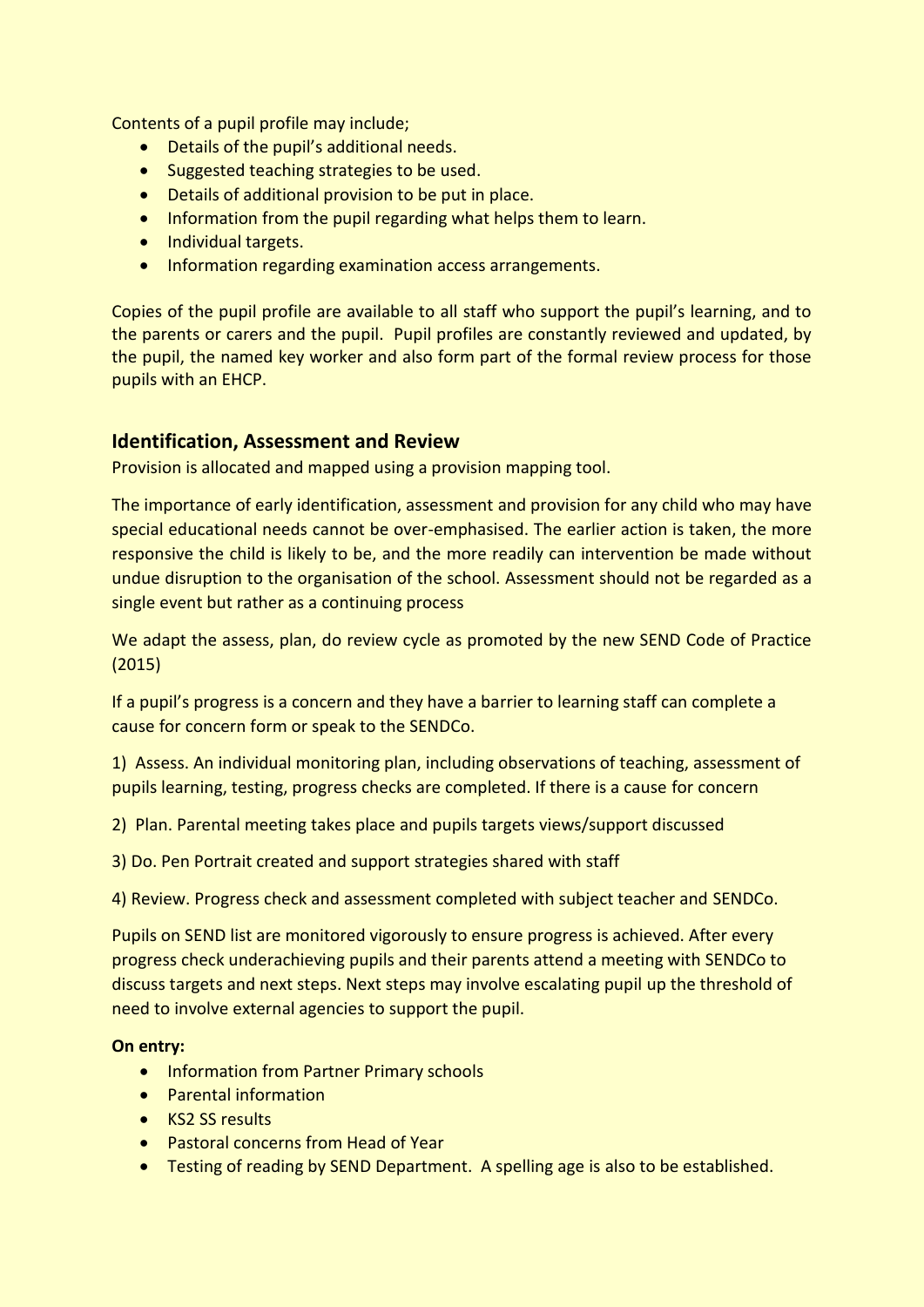• Strength Difficulty Questionnaire completed

## **Teacher Referral**

- Through Heads of Department meetings or pastoral links
- Forms for concerns to be referred
- Concern that pupil is not making progress in line with peers.

#### **Screening and Assessment**

- Reading ages and spelling ages.
- Dyslexia/Dyscalculia screeners
- WRAT 4 tests, Digit modalities, memory test, PHABB, CTOPP-2. GORT-5
- Handwriting evidence DASH,
- Outside agencies.
- Educational Psychologist's assessment

# **Provision**

The teaching of pupils with SEND is a whole school response. Central to the work of every teacher and subject is a continuous cycle of planning, teaching assessment, and evaluation that takes account of the wide range of abilities, aptitudes and interests of the pupils. The majority of pupils at Our Lady & St John Catholic College learn and progress through these differentiated arrangements.

Provision for students with SEND is additional to or different from the mainstream curriculum in a variety of ways and may be implemented by providing;

- Differentiated learning materials or specialist equipment
- Specialist mentors
- Specialist teaching/support from outside agencies
- Individual/small group intervention

In order to ensure that students with SEND are appropriately supported by their teachers in lessons, we provide the following training opportunities for staff to ensure that they have the knowledge and skills required to differentiate appropriately;

- New staff SEND training
- Bespoke training from outside agencies, specific to the students they support
- A rolling programme of further professional development on SEND areas of need.

#### **Special Facilities and Resources**

*Our school is accessible for pupils with SEN. We will endeavour at all times to make reasonable adjustments to accommodate the needs of our pupils.* 

We offer the following special facilities: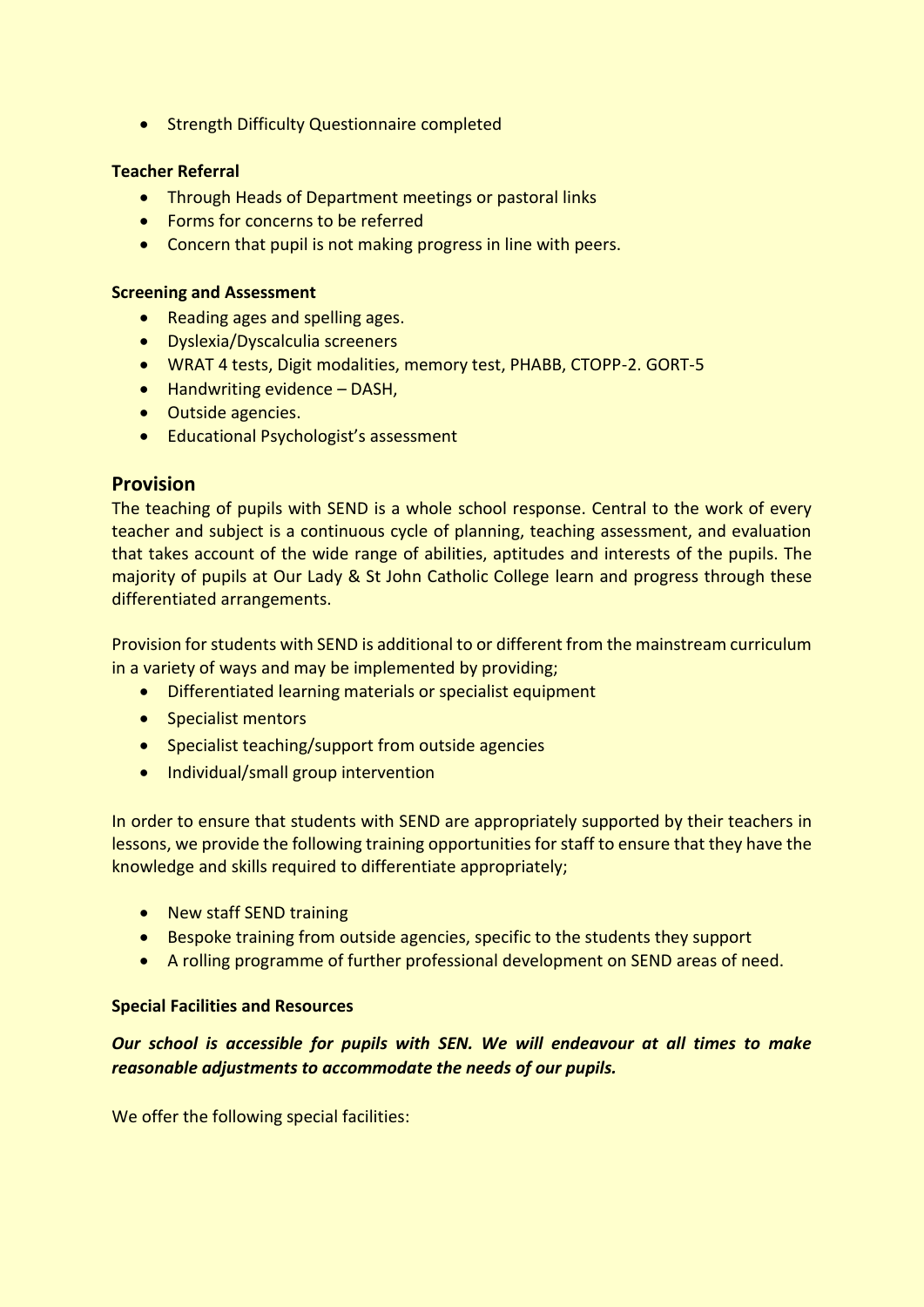# **Learning Support Centre (LSC)**

The LSC provides short-term teaching and support programmes tailored to the needs of pupils who need help in improving their behaviour and attitude to learning at KS3.

There is a balance between, on the one hand, a curriculum programme, where each pupil follows their timetabled lessons and on the other. Effective guidance bound support which helps pupils to improve their SEMH following a programme of Cognitive Behaviour Therapies (CBT) delivered by a trained therapeutic counsellor. We are striving to become an Emotionally Friendly School, and all programmes completed are validated and recommended by the EP service.

After consultation with subject teachers and sharing of successful strategies to manage pupil behaviour, pupils are integrated slowly, with TA support back into lessons. Regular target setting and monitoring mechanisms ensure that pupils are successfully integrated back into mainstream lessons.

# **Nurture Group (Generic)**

From primary school SENCOs, transition mentor information and meetings attended since year 5. Pupils are identified as requiring further intervention in numeracy and literacy, and social skills, before they can be successfully integrated into all mainstream lessons. Up to 12 pupils undergo intensive literacy and numeracy support in a caring and supportive environment. The nurture group is available in year 7 and year 8.

#### **Base**

The Base is a safe space for vulnerable pupils which they access predominantly during break and lunch times

**Support staff** are allocated to specific lessons where possible, to meet the special educational needs of pupils across the subject areas. This is organised according to pupil need on a withdrawal or in class support basis.

Support includes consultation between class teacher and support teacher to identify need, essential planning and reviewing. A Teaching Assistant may be working with a group of pupils and not only an individual.

**Reading Mentoring Scheme** involves paired reading following a catch-up reading programme, the scheme takes place during registration. Pupils' reading is tested at least termly to monitor progress. Two specialist literacy teachers also deliver intensive reading and spelling support.

**Cognitive Behaviour Therapy** sessions are available for pupils on a one to one basis, identified by Pastoral Staff, subject teachers, or through pupil self-referral. The programmes are to support those children unable to access social inclusion in its widest sense. The sessions are delivered by a trained counsellor, may be individual or small group based. Programmes include Coping Power, Motivational Interviewing, Pyramid club, Friends.

**Speech and Language** support is available for pupils identified by Subject Teachers. This programme is delivered by Elklan (Elklan training was established in 1999 by two speech and language therapists Liz Elks & Henrietta McLachlan) trained TAs, individual or small group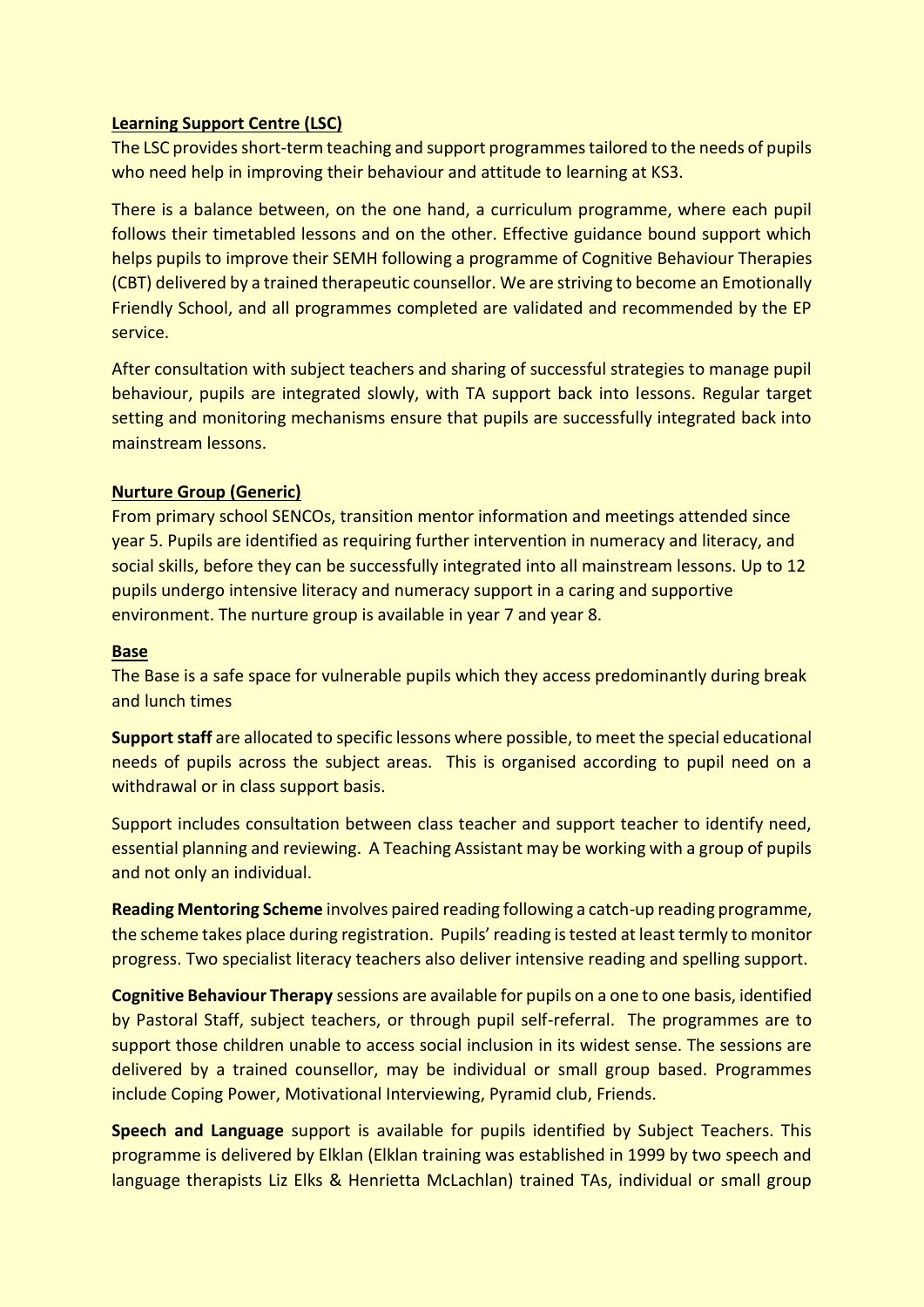based. This programme is to support the communication skills of pupils with Speech, Language and communication needs.

**Handwriting support** is available for pupils highlighted by Subject Teachers. The sessions are delivered by a TA on a one to one basis in class or withdrawn. Handwriting materials are collated form Educational Psychologist and Teodorescu resources for improving fine motor and perceptual skills needed in handwriting.

**Social Skills** support is available for pupils identified by subject teachers and transition mentor. This support is delivered by TAs in group work sessions to support the social development of pupils.

**Memory** support is available following an intervention programme developed by the Educational Psychologist service. The programme is for 6 weeks daily for 5 minutes and has been successful in improving memory in year 7 and year 8 pupils.

# **Monitoring Arrangements**

All SEND pupils will be included in the school's provision map which outlines and monitors provision which is additional to the differentiated curriculum. Each SEND pupil will be rigorously tracked using an individual provision map which outlines the support provided for the pupil and evaluates its impact. Tracking of pupils with SEND ensures that support is provided as appropriate and pupils will be removed from the register once they no longer need the support.

Senior leaders will work alongside the SENDCo to quality assure the SEND provision and the successful implementation of the SEND policy. This will be done using a number of mechanisms such as;

- Learning walks and lesson observations to look at the standard SEND provision in the classroom
- Audits of staff knowledge and skills in relation to SEND, in order to inform future training needs
- Analysis of Pupil/parent voice
- Analysis of the progress of each student with SEND following progress reports

# **Partnership**

The SENDCo liaises closely with the Senior Management Team, middle leaders, individual teachers, pastoral staff and learning support staff to ensure that information is shared as appropriate to support SEND pupils.

# **Parents**

- Our Lady & St John Catholic College actively seeks to work with parents/carers. Parental views are recorded as part of the Annual Review procedures.
- Parents are encouraged to attend Parents' Evenings where their child's progress is discussed with subject teachers.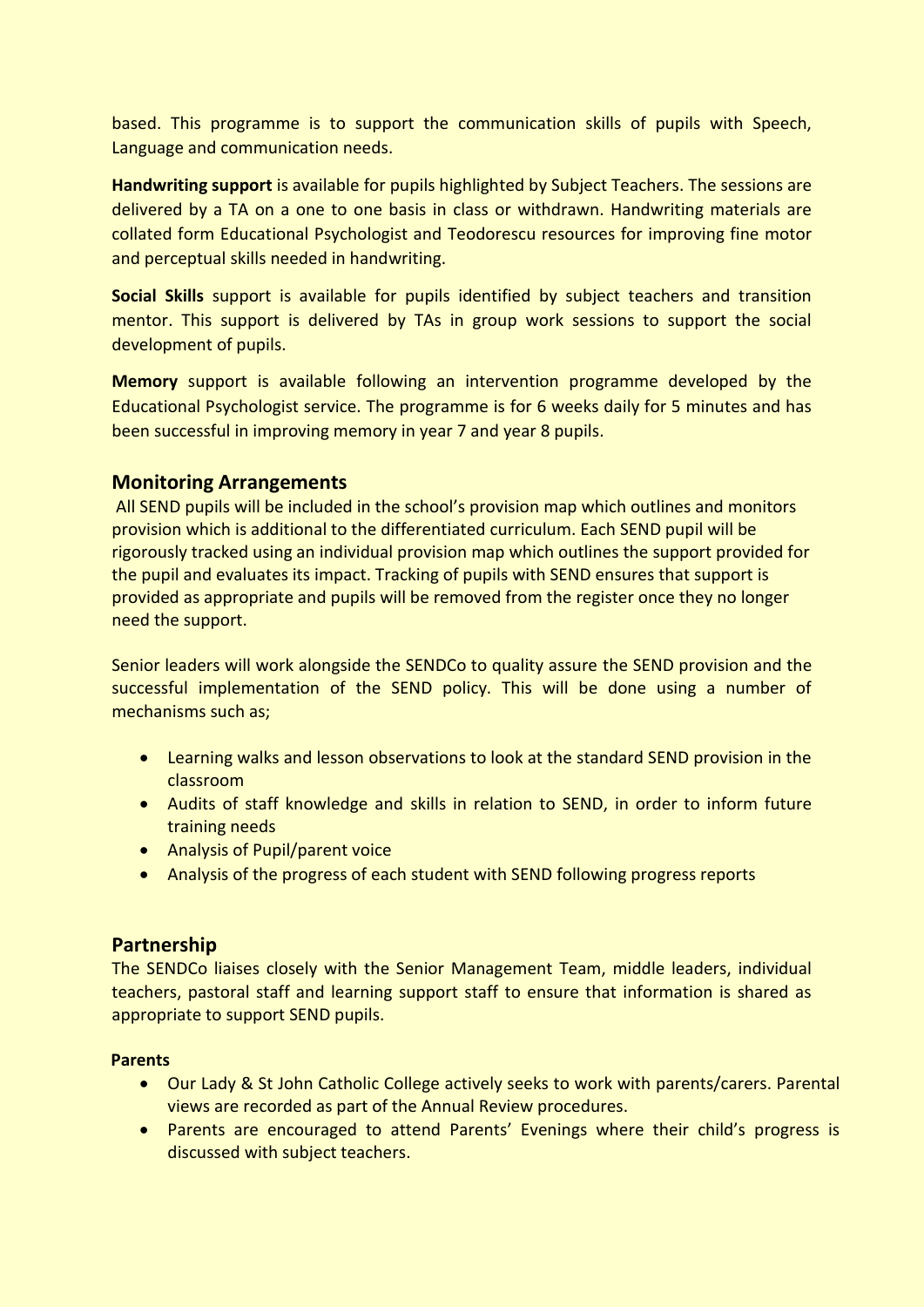- Effective communication is achieved through regular contact with home either through letters, telephone calls or the pupil's planner.
- Parents of Year 6 pupils can attend the Open Evening in the autumn term prior to transfer and are invited to an individual meeting with a member of the wider pastoral team as part of the induction process.
- Parents of pupils with an EHCP are invited in to meet with the SEND department prior to a decision being made regarding a confirmed place.

# **Pupils**

- Pupils are actively encouraged to be involved in decision making by attending all reviews, negotiating and evaluating their targets.
- Pupils' views are recorded as part of the review process and their views are valued and listened to.

# **External Support**

The school aims to work in partnership with other agencies in order to provide an integrated support based on the needs of the pupil. The main external support agencies used by Our Lady & St John Catholic College are:

- Educational Psychologist
- The Child and Mental Health Service (CAMHS)
- The Careers Guidance Officer
- School Nurse
- Inclusion Services
- Speech and Language Service
- Specialist Schools

# **Transition Arrangements**

- Additional induction visits are arranged, if required, with the primary schools, for pupils with SEND.
- SEND staff visit primary schools to collect information on SEND pupils who are transferring to Our Lady & St John Catholic College, attending annual review meetings for these pupils if invited.
- The records of pupils who leave at the end of Year 11 are kept and stored in school.
- Relevant documentation is forwarded to post 16 Educational settings regarding SEND pupils.
- All assessment tracking documents and other related SEND data related to individual pupils is held in the Director of Learning: SEND office and electronically.

# **Record Keeping**

All records are stored confidentially in line with the school policy.

- SEND list
- Pupil Passports. These are on the school's computer system to allow access for teachers and support staff. All departments will review pupil passports' at SIB C every term. Targets set for pupils on the SEND List will be reviewed every term following interim report data.
- Minutes from meetings with parents and outside agencies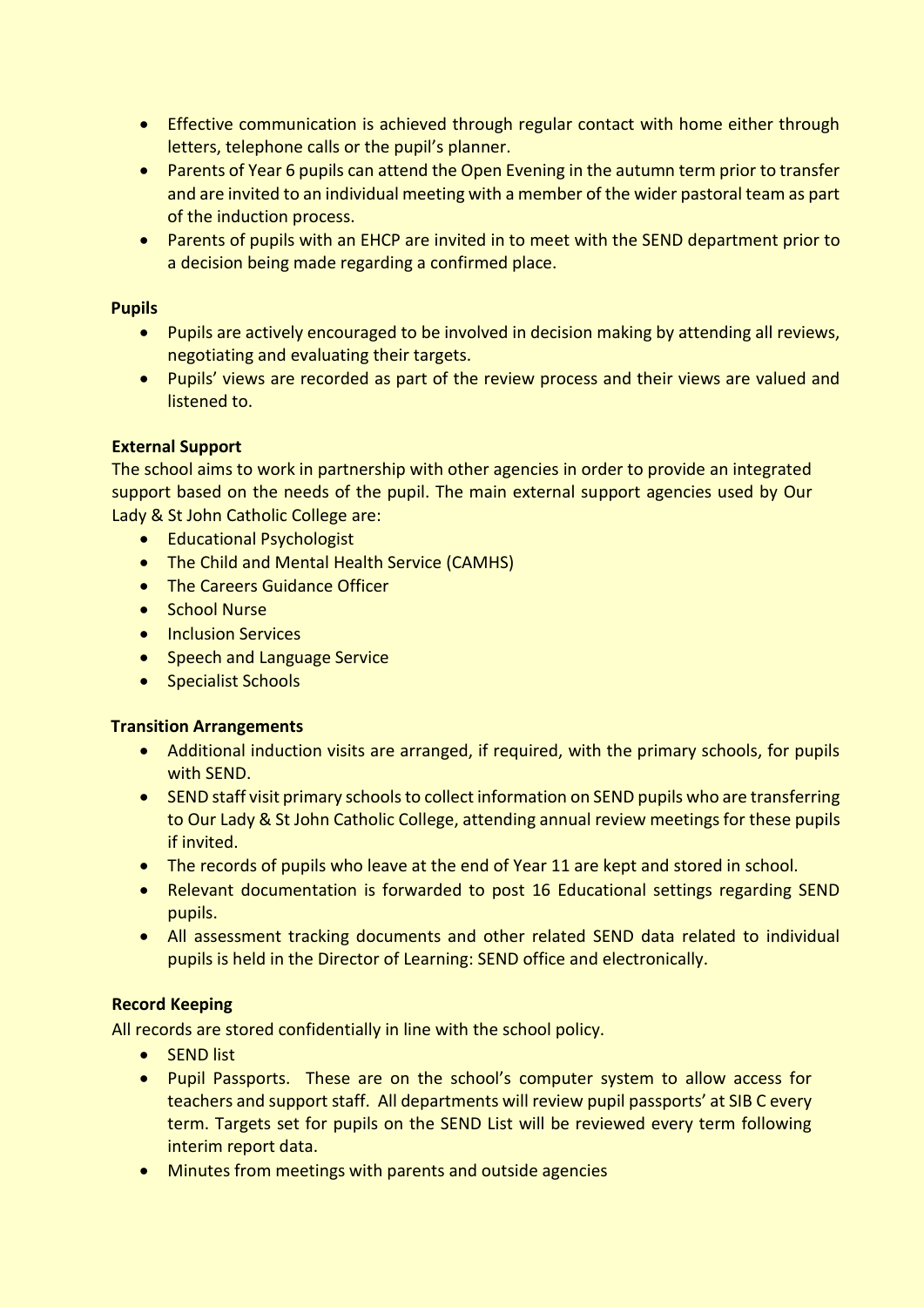- Pupil Passport meetings
- Department Representative
- Termly education plans
- Pupil files
- Written reports to Line Manager
- Annual reports to parents
- Termly tracking of pupils
- Provision mapping
- SEND audit of current provision.

# **STATEMENT OF REVIEW**

Our school has undertaken a review of this policy to meet the new requirements of the new SEND Code of Practice September 2015.

To provide this improved, compliant policy we have been committed to co-producing our policy with families, and pupils – to contribute to this policy please contact school on **01254 588388**

The policy will be reviewed annually – the next review date is October 2019.

# **ACCESSIBILITY**

The DDA as amended by the SEND and Disability Act 2001 placed a duty on all schools to increase the accessibility of schools for disabled pupils.

The school is fully accessible and has an accessibility plan. No pupil will be disbarred from joining clubs or events/visits on the grounds of disability. Written information can be delivered in alternative formats given a reasonable time frame. Concerns around accessibility can be addressed through the SENDCo.

Parent/carer may wish to contact the LEA who can offer independent disagreement resolution. If parents are still unhappy with the LEA's assessment of their child's needs the LEA has an independent disagreement resolution service.

If parent/carer remain dissatisfied with the outcome they may appeal to the SEND tribunal. It is hoped that with constant communication most issues can be settled informally.

#### **BULLYING**

See school's Bullying Policy on the School website

Our Lady and St John Catholic College is fully inclusive. Pupils have e-safety tuition annually, ASC and dyslexia awareness weeks, diversity and equipment training.

# **DEALING WITH COMPLAINTS**

By encouraging partnerships before home and school we hope that we will know quickly of any anxieties parents have. It is important that these links are maintained so that misunderstandings can be avoided.